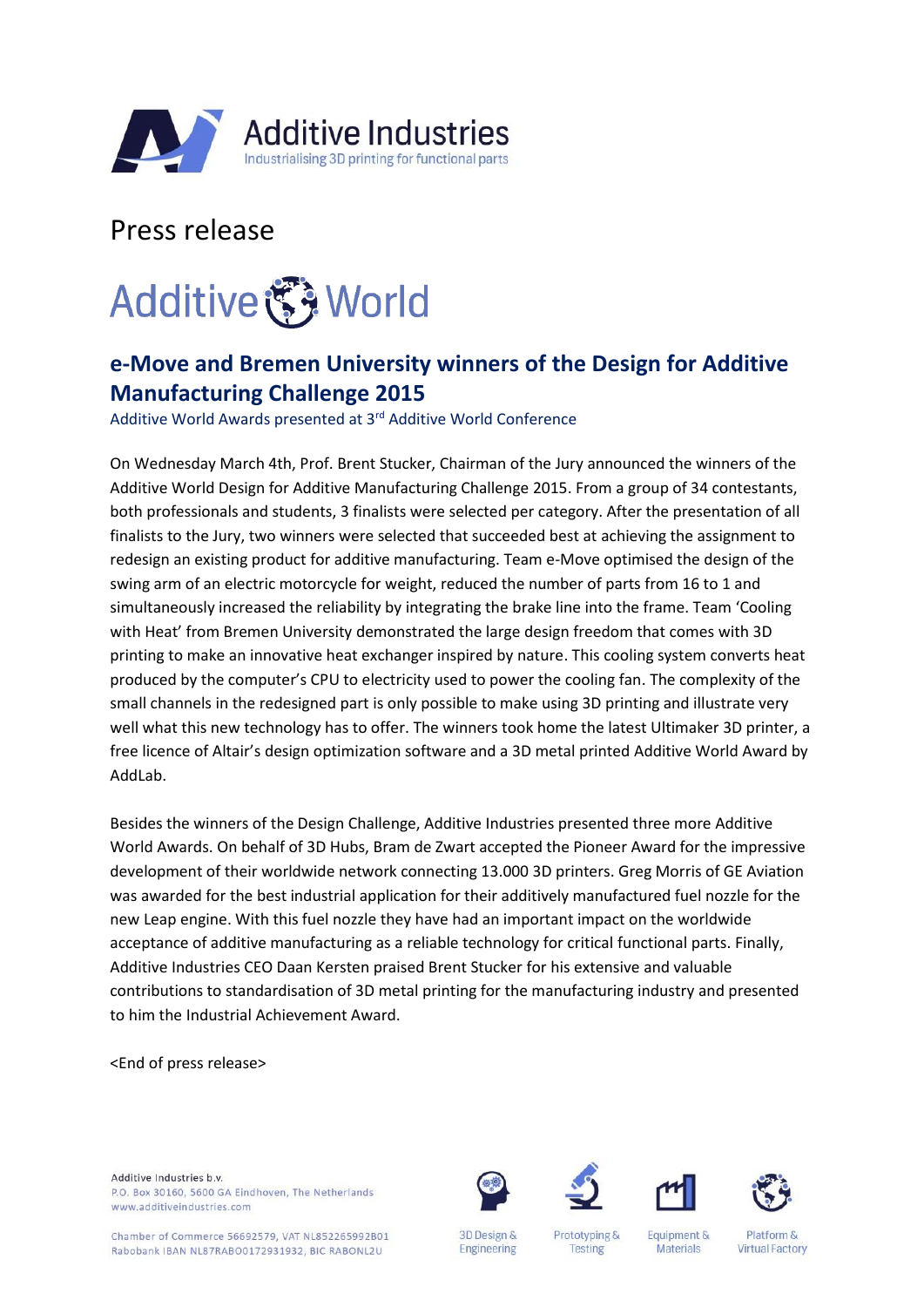

Please find enclosed some pictures/graphics. Please add: source: Additive Industries.

The pictures enclosed are:



1. Jury and finalists from left to right: Rein van der Mast (AddLab, Jury), Dorine Laheij (Settels Savenije van Amelsvoort, Finalist Professionals Category), Charles de Forges (Spartacus3D, Finalist Professionals Category), Erik de Bruijn (Ultimaker, Jury), Gilbert Peters (e-Move, Winner Professionals Category), Brent Stucker (3DSIM, Chairman of the Jury), Christophe Blanc (Finalist Students Category), Jonas Deitschun (Team Cooling with Heat, Winner Students Category), Michal Wanski (Altair, Jury), Giorgio Magistrelli (Cecimo, Jury), missing in the picture: Ali Aldubaisi (Finalist Students Category)



2. E-Move, Gilbert Peters, Winner Professionals Category, Swing arm redesign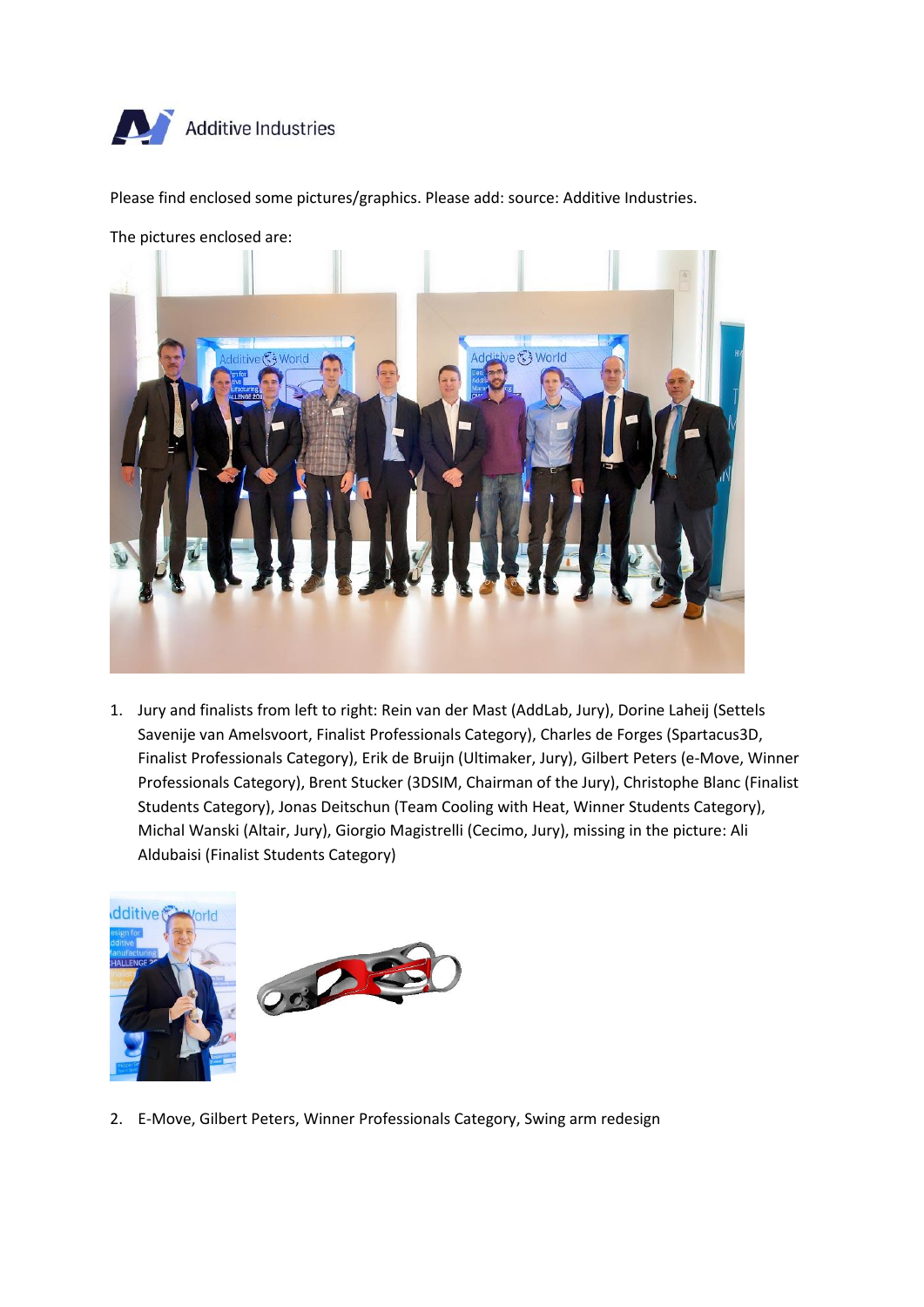



3. Bremen University, Jonas Deitschun, Team Cooling with Heat, Winner Students Category, CPU Cooling

## More information

#### **Contact**

Daan A.J. Kersten, CEO Mobile: +31 (0)653400630 E-mail: d.kersten@additiveindustries.com

#### **Additive Industries b.v.**

Leidingstraat 27, NL 5617 AJ Eindhoven, The Netherlands P.O. Box 30160, NL 5600 GA Eindhoven, The Netherlands www.additiveindustries.com

# **About Design for Additive Manufacturing Challenge**

In order to grow the number of examples and inspire many other industries to develop dedicated applications for industrial 3D printing, Additive Industries has launched the first Additive World Design for Additive Manufacturing Challenge at the renowned Dutch Design Week in Eindhoven in October 2014. Competing in two categories, both professionals and students were encouraged to redesign an existing conventional part of a machine or product for 3D printing. The winners are announced at the Additive World Conference on March 4<sup>th</sup>, 2015 in Eindhoven.

Partners in the Design for Additive Manufacturing Challenge are leading CAE technology provider (e.g. Topology Optimization) - Altair Engineering and consumer 3D printer manufacturer Ultimaker. The contestants will be supported by Additive Industries' AddLab team in topology optimisation during the design process and the winners in both categories take home the latest Ultimaker 2 3D printer. Also the award winning designs will be printed in metal. On www.additiveworld.com more information on the Design Challenge can be found such as support by the AddLab team, evaluation criteria and how to submit your redesign.